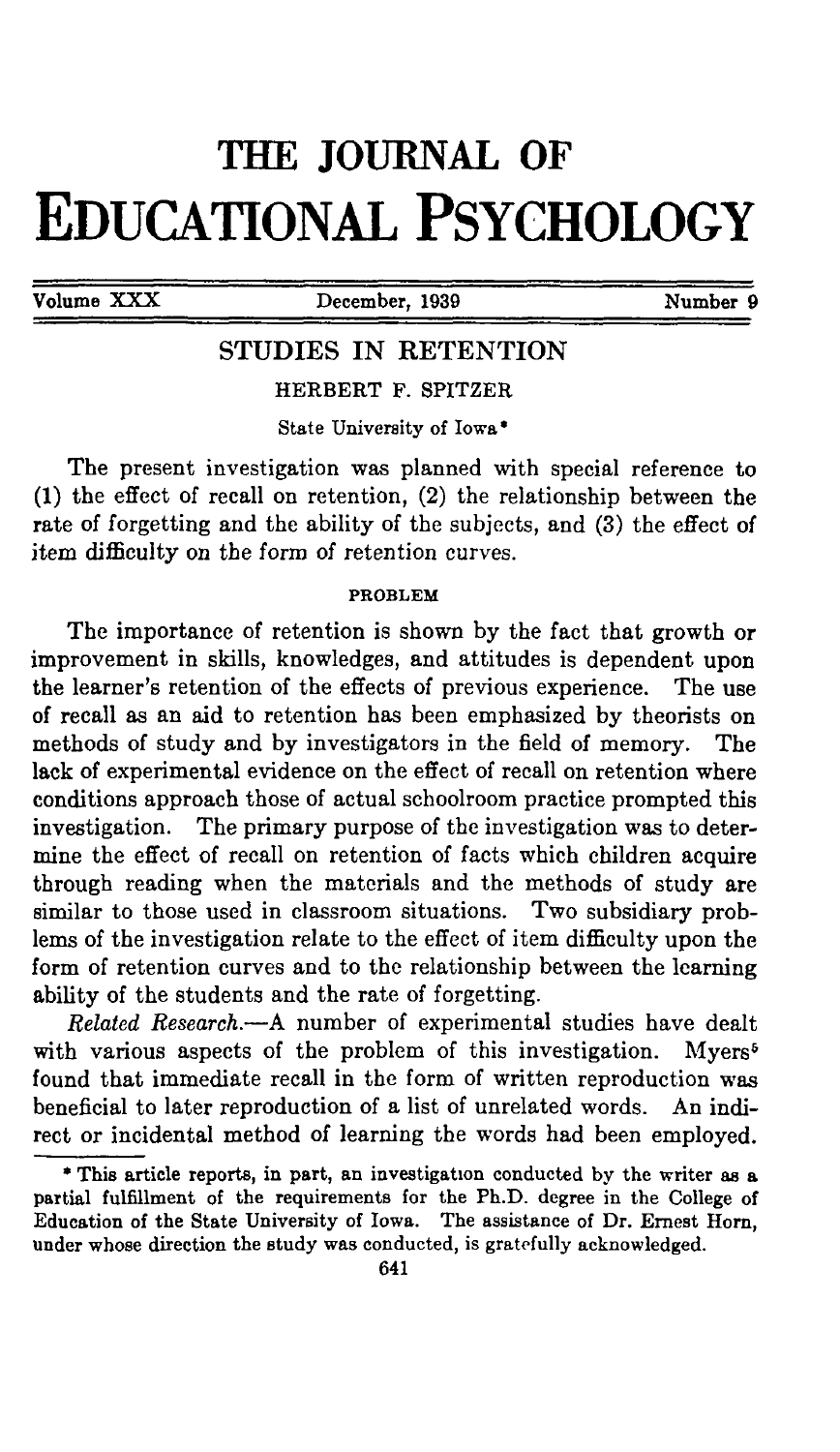Gates<sup>2</sup> found that some recall in the form of recitation was an aid in memorizing biographical prose. This was true when tests were given immediately and also after four hours. Gates also reports finding a high positive correlation between immediate and delayed recall. Yoakam<sup>7</sup> concluded that an immediate recall in the form of a test was of more value to retention than was a single reading. Jones<sup>3</sup> found that recall tests aided the retention of information acquired from lectures by college students Other studies which are related to some phases of this study are reported by Dietze,<sup>1</sup> Keys,<sup>4</sup> Raffel,<sup>6</sup> and Young.<sup>8</sup>

#### SUBJECTS AND MATERIAL

The subjects for this experiment were thirty-six hundred five sixth-grade pupils of nine Iowa cities. This was the entire sixth-grade population of ninety-one elementary schools. These schools were arbitrarily divided into ten groups. Groups I, II, III, IV, V, VI, VII, and VIII, each comprising approximately four hundred children, were used to obtain the data for the main part of the experiment. Group IX was used to obtain data on the effect of immediate repetition of tests, and Group X was used to obtain information on previous knowledge. Thus Groups IX and X were, in a sense, used as control groups.

The reading materials used in this study were two articles, six hundred four and five hundred seventy-seven words in length, printed in a six-page folder. The first of these articles entitled "Peanuts," designated *A,* and the accompanying test, were used as a sectioning device; while the second article, entitled "Bamboos," designated *B,* and the accompanying test, were used to obtain the data on retention. An attempt was made to write articles with content that would be relatively new to the children, highly factual, authentic, of the proper difficulty, and similar in type to the material that children read in their regular school work. Both of the topics dealt with are treated briefly if at all in geography books used by the children. The first paragraph of Article *B* and five of the items of Test *B,* which are wholly or partially based on the content of this paragraph, are given below.

Near Savannah, Georgia, is the Plant Introduction Garden of the United States Department of Agriculture. In one section of this garden are the bamboos. These plants are members of the grass family. They resemble their relatives, corn and wheat, in structure of stem which is rounded, divided into joints, and more or less hollow. Bamboos also resemble pines and spruces by having tall, straight trunks and cone shaped heads or crowns, and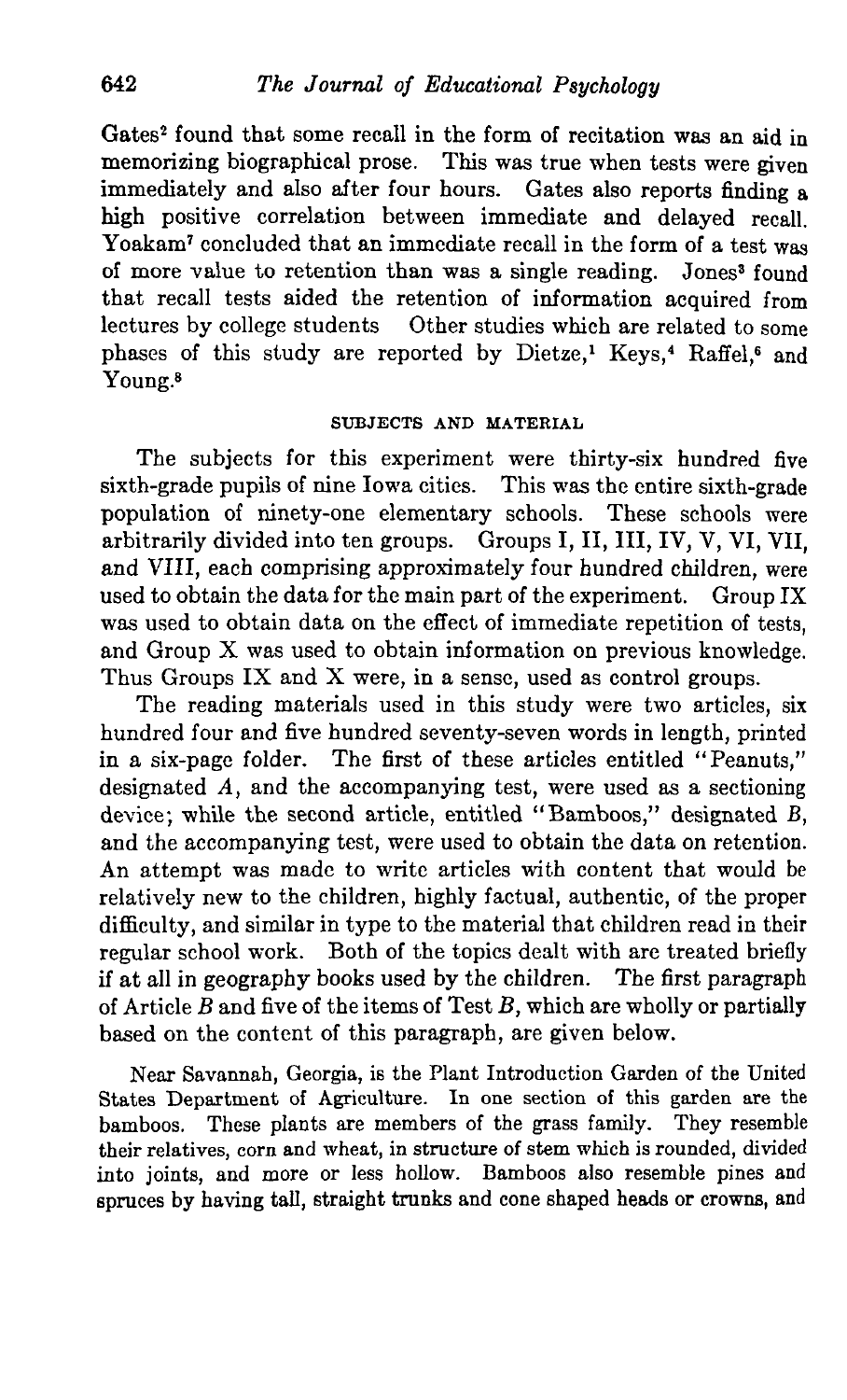by being evergreens. Although they are evergreens, a new set of leaves appears each spring. On rare occasions bamboos flower and produce seeds. After flowering, the plant usually dies.

1. Who maintains an experimental garden near Savannah, Georgia? ( ) The Bamboo Growers Association ( ) The U. S. Government ( ) The U. S. Custom Office ( ) The florists of Savannah ( ) The State of Georgia.

2. To which family of plants do bamboos belong? ( ) trees ( ) ferns ( ) grasses ( ) mosses ( ) fungi.

4. Which two trees do the bamboos resemble most? ( ) royal and date palms ( ) willow and tamarack ( ) white oak and burch ( ) walnut and hickory () pine and spruce.

18. How often do bamboos produce seed? ( ) every spring ( ) never ( ) on rare occasions ( ) every other year ( ) every third year.

19. What usually happens to a bamboo plant after the flowering period? ( ) It dies ( ) It begins a new growth ( ) It sends up new plants from the roots ( ) It begins to branch out ( ) It begins to grow a rough bark.

A twenty-five item test (see example above) on each article was used to measure retention. Through an item analysis of each test, the difficulty and discriminating power (tetrachoric " $r$ ") of each item were obtained. Items too difficult or of poor discriminating power were eliminated after the preliminary trials, leaving a total of twentyfive items in each test. The reliability of the two tests determined by equal halves technique was .77 and .80, respectively. The correlation between Test *A* and Test *B* based on scores of six hundred twenty-two pupils who took both tests immediately after reading the articles was .76.

#### PROCEDURE

Both the reading material and the tests were presented to the pupils by their regular teachers according to directions supplied by the investigator. In the printed directions given at the beginning of the experiment, the children were told that they were taking part in a learning experiment. They were also told that they were to try to remember the information given in the articles. Similar directions were printed at the top of each article.

On the first day of the experiment, all the children in Groups I-VIII read Article *A* and took Test *A.* They also read Article *B,* but only Groups I and II took Test  $B_1$ <sup>\*</sup> The other six groups took a test

<sup>\*</sup> The first time pupils took Test  $B$ , it was labeled  $B_1$ ; the second time they took Test  $B$ , it was labeled  $B_2$ ; and the third time, it was labeled  $B_3$ .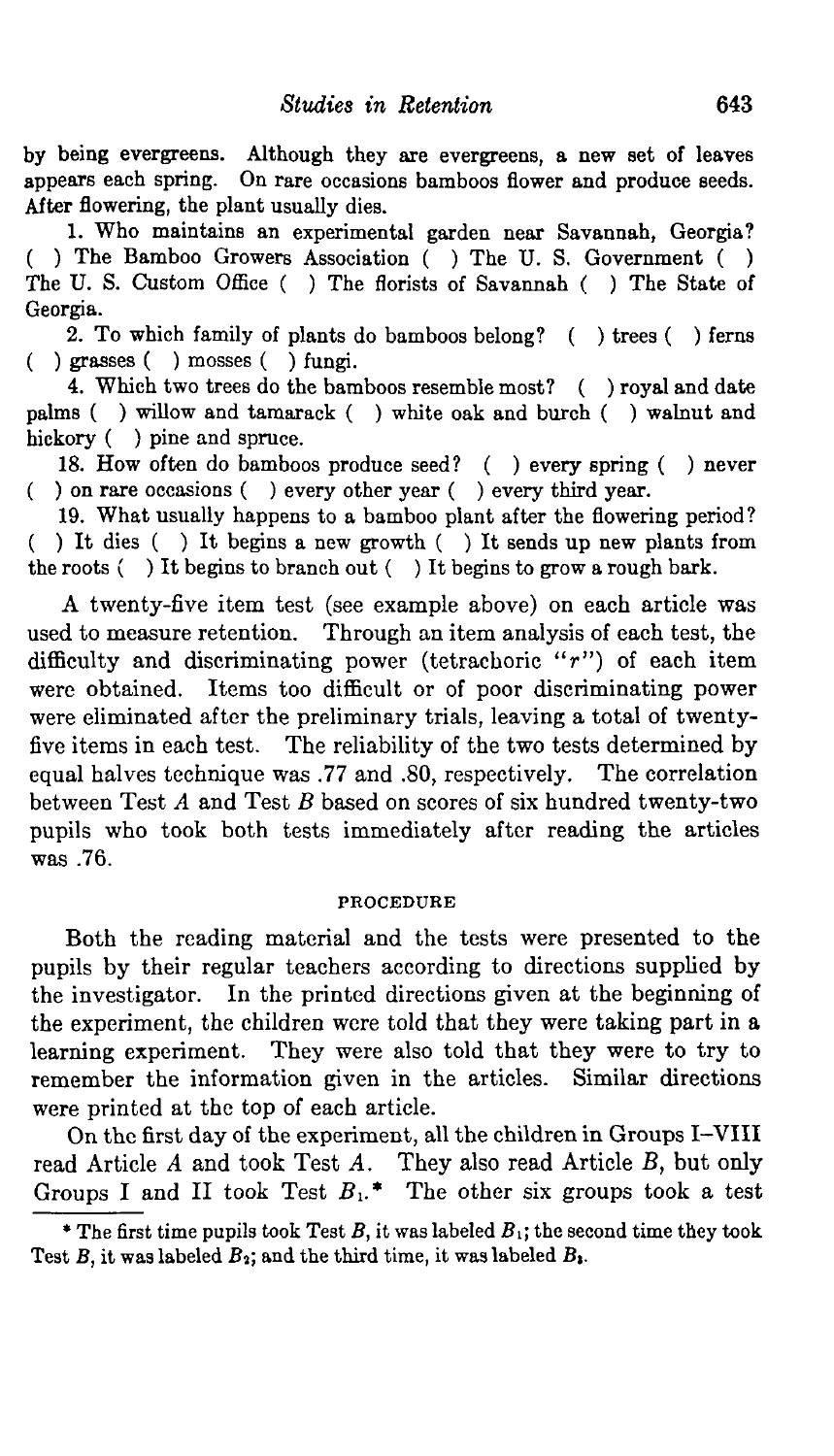| Time in days | 0                    |                      | 7                    | 14                   | 21                   | 28                   | 63          |
|--------------|----------------------|----------------------|----------------------|----------------------|----------------------|----------------------|-------------|
| Groups       |                      |                      |                      |                      |                      |                      |             |
|              | $B_{1}$              | $B_2$                | . .                  | . .                  | $B_{1}$              |                      |             |
| $\mathbf{I}$ | $B_1$                | $\bullet\ \bullet$   | $B_2$                | . .                  | $\ddot{\phantom{0}}$ | $\ddot{\phantom{1}}$ | $B_{\rm 3}$ |
| Ш            | $\ddot{\phantom{0}}$ | B <sub>1</sub>       | $\ddot{\phantom{1}}$ | $B_2$                |                      |                      |             |
| IV           | . .                  | $\ddot{\phantom{0}}$ | B <sub>1</sub>       | $\ddot{\phantom{0}}$ | B <sub>2</sub>       |                      |             |
| V            | $\ddot{\phantom{0}}$ | . .                  | $\ddot{\phantom{1}}$ | B <sub>1</sub>       | $\ddot{\phantom{0}}$ | $B_2$                |             |
| VI           | $\cdot$ .            | . .                  | $\ddot{\phantom{0}}$ | . .                  | $B_1$                | $\cdot$ .            | $B_2$       |
| VII          | $\ddot{\phantom{1}}$ | . .                  | $\ddot{\phantom{0}}$ | $\ddot{\phantom{1}}$ | $\ddot{\phantom{a}}$ | B <sub>1</sub>       |             |
| <b>VIII</b>  | $\ddot{\phantom{1}}$ | $\ddot{\phantom{1}}$ | $\ddot{\phantom{0}}$ | $\ddot{\phantom{1}}$ | $\cdot$ .            | $\ddot{\phantom{0}}$ | $B_{1}$     |

TABLE I.—DIAGRAM OP PROCEDUBB

which had little relation to the content of Article *B.* This test was given in order to keep them from expecting a later test. The real Test *B* was given to these six groups (III-VIII) at varying time intervals after the start of the experiment. A diagram of the testing procedure followed is given in Table I. This table shows that the pupils of Group I took Test *Bi* immediately after reading Article *B,* repeated the test (Test  $B_2$ ) after one day, and again repeated the same test (Test  $B_3$ ) after twenty-one days. The pupils of Group IV took Test  $B_1$  seven days after reading Article  $B$  and repeated the test (Test  $B_2$ ) twenty-one days after reading the article. The procedure followed by the other six groups is shown in the table.

The reading materials were not referred to after the initial study period, nor did the pupils know that there were to be delayed tests. The teachers were instructed not to discuss the articles or the tests with the pupils. Pupils were given eight minutes to read the articles and ten minutes for each of the tests.

The pupils of Group IX read both articles and took both tests on the first day of the experiment. They took Test *B* a second time immediately after completing the first attempt. For this second test they were instructed to try to improve their first score. This procedure was followed for the purpose of obtaining information on the effect of repetition of the tests. The pupils of Group X took Test *B* without having read Article *B,* for the purpose of obtaining data on previous knowledge.

#### **RESULTS**

*Effect of Recall.*—From a single frequency distribution of the scores on Test *A,* the mean score and the standard deviation of scores of the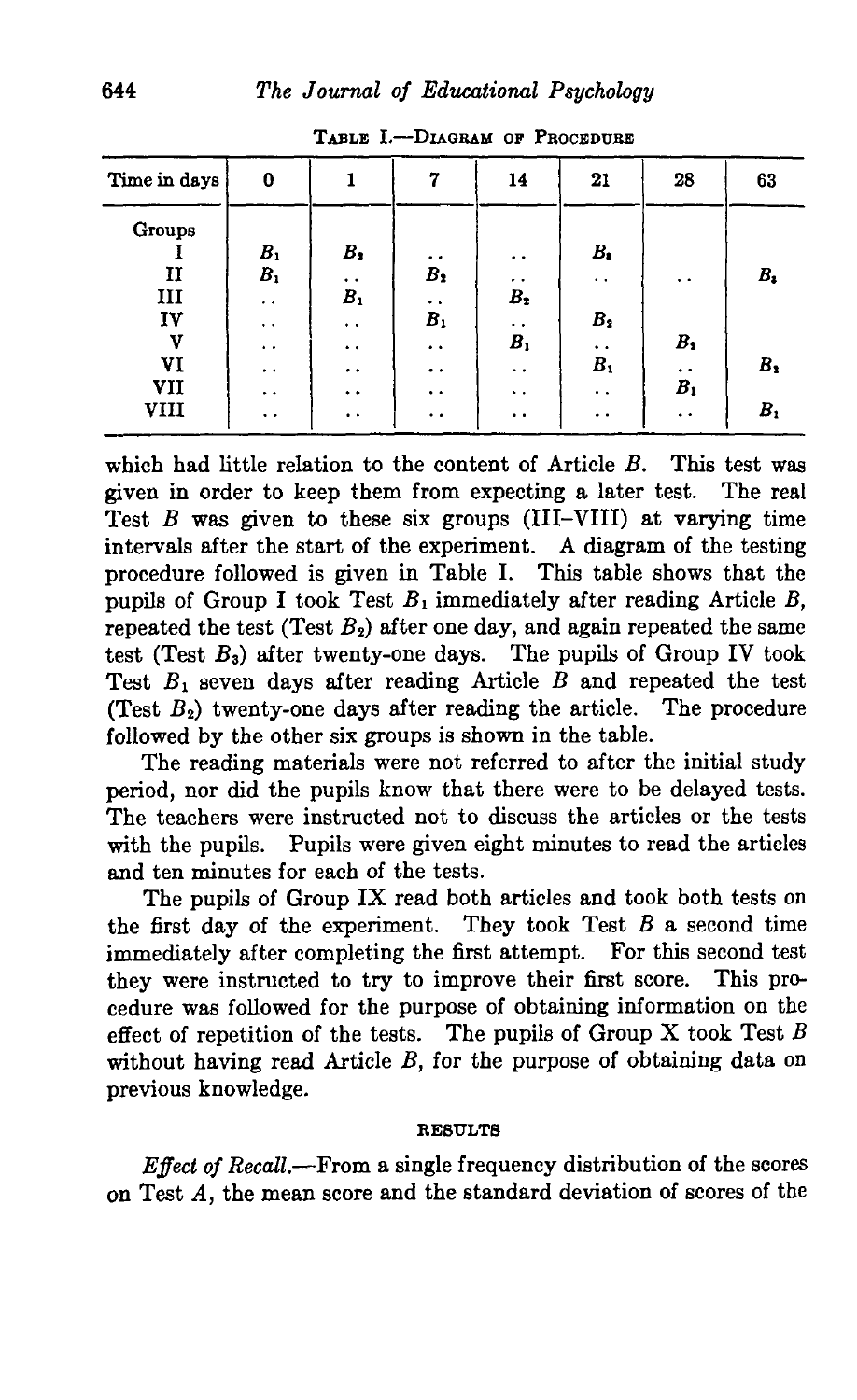population studied were determined. The means and standard deviations of the scores of the pupils on Test *A* in each of Groups I-VIII were then calculated. A comparison of these means with the mean for the entire population showed that each of the groups was practically representative of the population. However, some pupil scores were deleted from two of the groups in order to make the groups more nearly equal. The means of these equated groups are given in Table II. The critical ratio of the largest difference between means on Test *A* of any two of these equalized groups is only .18.

| N   | $M$ test $A$ | $Test*$          | $M$ test $B$   | $SD$ test $B$                         |
|-----|--------------|------------------|----------------|---------------------------------------|
| 286 | 15.03        | $B_{1}$          | 13 23          | 469                                   |
| 284 | . .          | $B_2$            | 13 07          | 4 57                                  |
| 266 |              | $B_{1}$          | 12.18          | 4 59                                  |
| 338 | 15 05        |                  | 13 20          | 4.50                                  |
| 335 |              | $B_2$            | 11 84          | 4 64                                  |
| 312 |              | $B_{\mathbf{z}}$ | 10 74          | 4.22                                  |
| 367 | 15.00        | B <sub>1</sub>   | 9 56           | 4.24                                  |
| 349 |              | B <sub>2</sub>   | 8.93           | 4 06                                  |
| 337 | 15.00        | B <sub>1</sub>   | 787            | $3\,56$                               |
| 323 | .            | $B_{2}$          | 8.15           | 3.83                                  |
| 371 | 15.04        | B <sub>1</sub>   | 697            | $3\,53$                               |
| 353 |              | $B_{2}$          | 7 10           | 3.21                                  |
| 379 | 15 04        | B <sub>1</sub>   | 6.49           | 291                                   |
| 352 |              | $B_2$            | 7.07           | 3 08                                  |
| 365 | 15 00        | $B_1$            | 6.80           | 303                                   |
|     |              |                  |                | 2.71                                  |
|     |              |                  | B <sub>1</sub> | 638<br>B <sub>1</sub><br>350<br>15.03 |

**TABLE II.—TEST** *B* **RESULTS OF THE GROUPS THAT MADE EQUIVALENT SCORES ON TEST** *A*

\* For identification of various Test B's and the tune after learning that each was taken, see Table I.

The mean scores of all groups of pupils who took Test *B* are shown in Table II. In interpreting the data of this table the assumption is made that the eight groups of pupils profited equally from the reading and that the groups possessed equal ability to retain the effects of the reading. This assumption is based on the fact that the groups were equated on the sectioning test (Test *A).* According to the assumption stated above, Group I would have made a mean score of approximately 9.56 (mean score of Group III on Test  $B_1$ ) one day after reading the article if the group had not been given the immediat erecall test. This last statement is based on the fact that Groups I and III were originally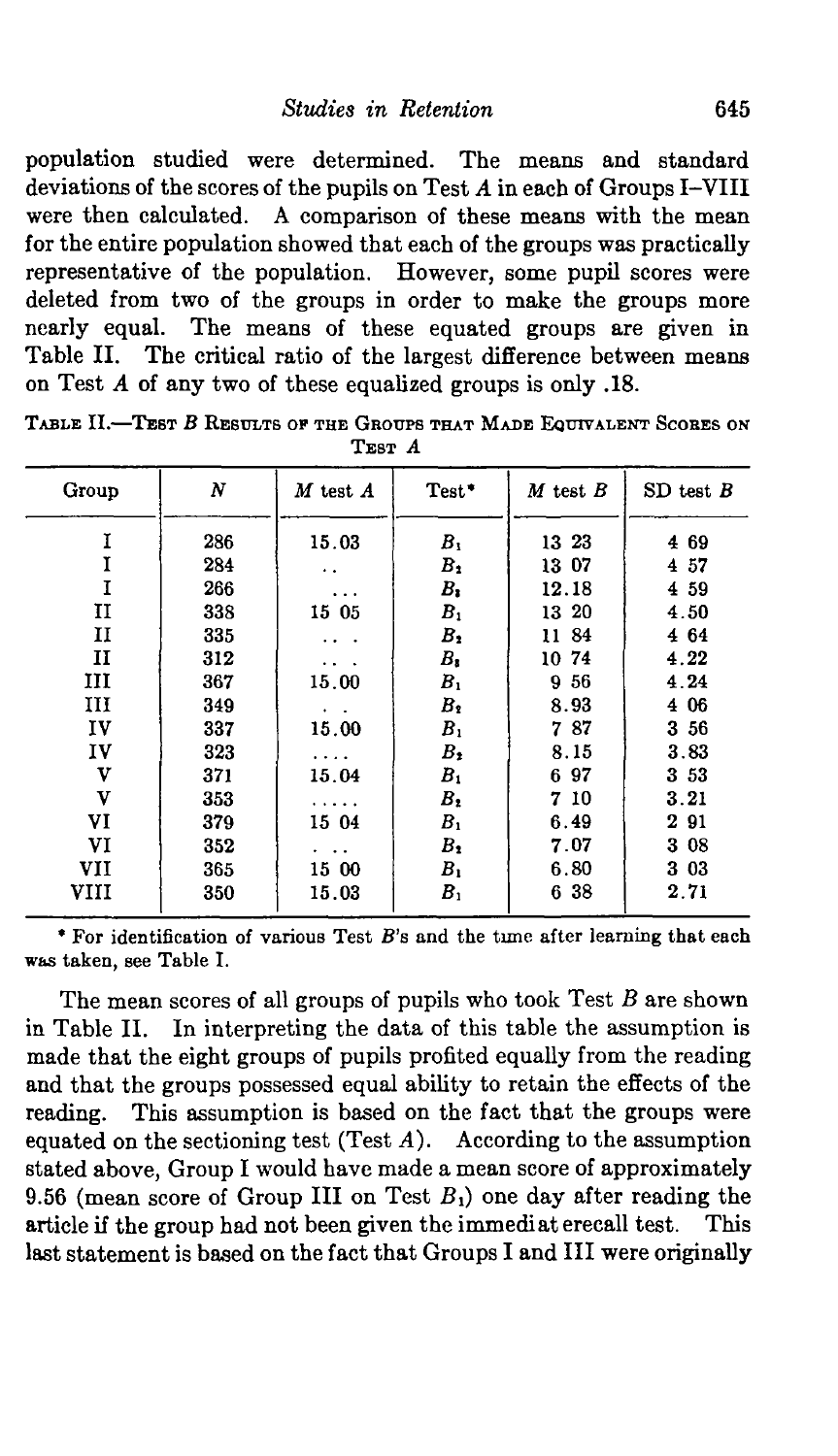equal. Therefore, had Group I delayed taking Test *B* until one day after reading, the mean score made by the group would have been the same as that made by Group III, or 9.56. On the same basis, had Groups III, IV, V, VI, VII, and VIII been tested immediately after reading Article *B,* each group would have made a mean score of approximately 13.22. The data of this table show that more is forgotten in one day without recall than is forgotten in sixty-three days with the aid of recall, as is shown by a comparison of the scores of II *B3* and VIII *B<sup>t</sup> .* The differences between originally comparable groups and now differing by only one recall and the critical ratio of these differences are shown in Table III. These critical ratios would have been larger had the standard error of difference formula for matched groups been used.\* This formula was not used because a statistically significant difference was obtained without its use. The data summarized in Tables II and III show clearly that retention benefited significantly by recall.

The effects of recall on retention are shown graphically in the figures (see Figs.  $1, 2, 3$ , and  $4$ ). The points on the graph represent the mean performance of the different groups. For example, the "Point III  $B_1$ <sup>"</sup> represents the mean score of the pupils of Group III on their

| Group        | Test           | AM    | SE, AM | Difference | SE<br>difference | CR    |
|--------------|----------------|-------|--------|------------|------------------|-------|
| I            | $B_{2}$        | 13 07 | .27    |            |                  |       |
| Ш            | $B_{1}$        | 9.56  | .22    | 3.51       | 346              | 10.10 |
| I            | $B_{1}$        | 12.18 | 28     |            |                  |       |
| IV           | $B_{2}$        | 8.15  | .21    | 4.03       | .350             | 11.51 |
| п            | B <sub>2</sub> | 11.84 | .25    |            |                  |       |
| IV           | $B_{1}$        | 7.87  | .19    | 3 97       | 317              | 12 50 |
| $\mathbf{I}$ | $B_{\bullet}$  | 10.74 | .24    |            |                  |       |
| VI           | $B_{1}$        | 7.07  | .16    | 367        | 288              | 12.74 |
| Ш            | $B_{2}$        | 8.93  | .22    |            |                  |       |
| v            | $B_{1}$        | 6.97  | .18    | 1 96       | 286              | 6.85  |
| IV           | $B_{2}$        | 8 15  | .21    |            |                  |       |
| VI           | B <sub>1</sub> | 6.49  | .16    | 1 66       | .264             | 6.29  |
| v            | $B_{2}$        | 7.10  | 18     |            |                  |       |
| VII          | $B_{1}$        | 6.80  | .16    | .30        | 241              | 1.25  |

TABLE III.—COMPARISON OP TEST *B* RESULTS FOB GROUPS DIFFERING BY ONLT ONE RECALL

\* Lindquist, E. F. and Wilks, S. S.: "The Significance of a Difference between Matched Groups." *J. Educ. Psycho.,* Vol. xxn, 1931, pp. 197-204, 205-208.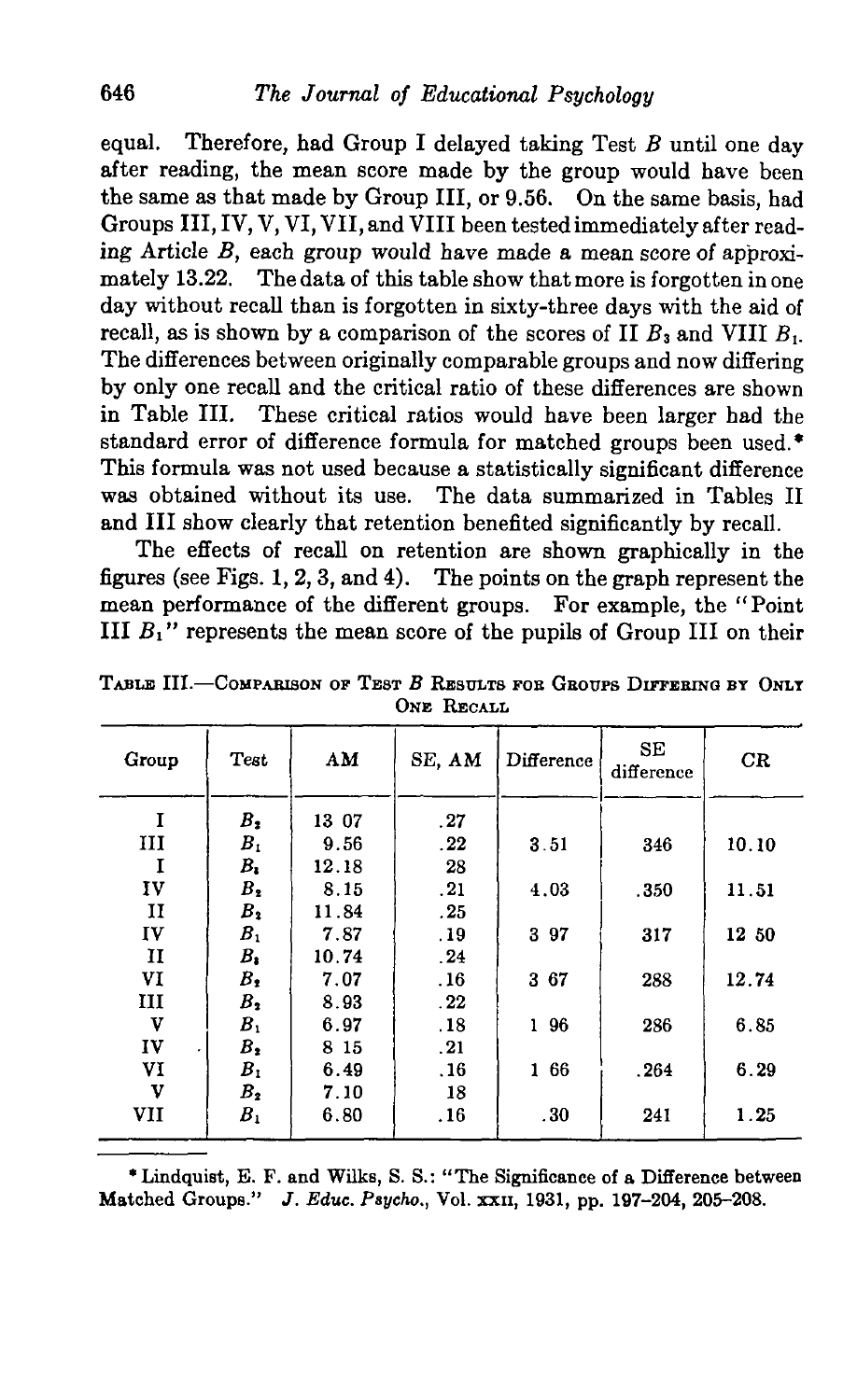first attempt on Test *B.* This trial was taken one day after reading Article *B.* Since the eight groups were equalized according to their performance on Test *A,* which was quite similar to Test *B,* it is assumed that the facts which Groups I and II acquired through reading would have been forgotten at the rate shown by the solid line if they had not been given the intervening recall tests. Thus, the space separating a point on the solid line and a vertical point on any of the broken lines represents the effect of the recall test on retention for that particular situation. Figures 1 and 2, which are based on the entire population, show that immediate forgetting unaided by recall was very rapid and that in every case recall was beneficial to retention.



When the papers were corrected for guessing through use of the formula,  $S = R - \frac{W}{(N-1)}$  the critical ratios of differences remained practically the same as those shown in Table III.

The one hundred sixty-nine children of Group IX who were given a second Test *B* immediately after taking the first test improved their mean score only .03. Thus, an immediate repetition of the test did not result in a large increase in the number of facts acquired.

The mean score of the three hundred one children of Group X who were tested for previous knowledge was 5.27. The assumption that this score represents the previous knowledge of Groups I-VIII is rather questionable since the foils or wrong responses of items in the test were not as plausible for those who had not read the article (group tested for previous knowledge) as these responses were for those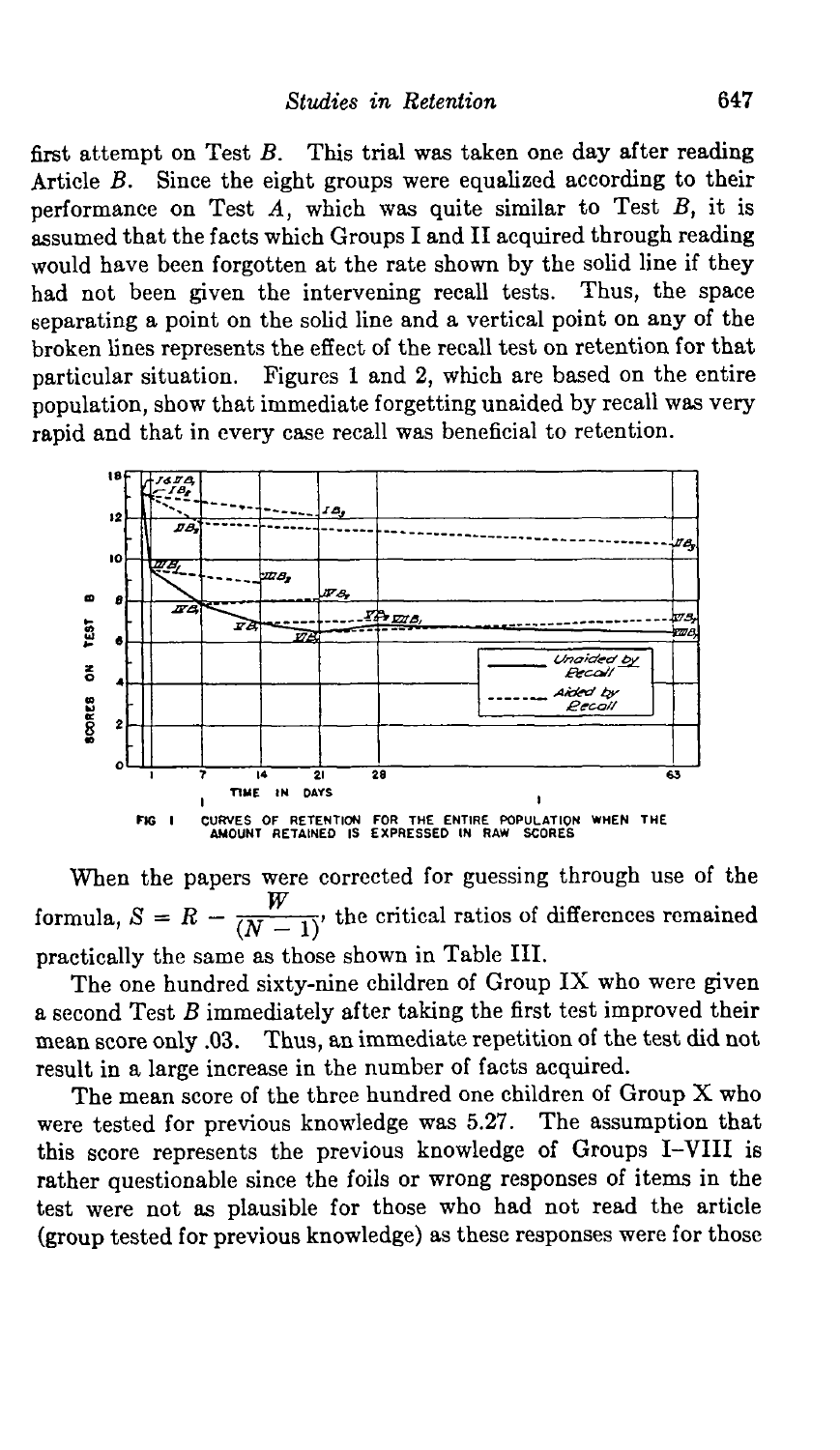pupils who had read the article. The previous knowledge of Groups I-VIII, then, was probably less than 5.27. Since no other measure of previous knowledge was available, this amount was subtracted from the mean score of each group in obtaining the data from which Fig. 2 was constructed. This figure, subject to the limitation given above, shows the curves of retention when the amount retained is given as a per cent of the amount learned. The figure shows the same trend as that shown in Fig. 1. In this case, however, forgetting is more rapid



and the curve of retention unaided by recall begins to level much nearer the zero line.

#### LEARNING ABILITY AND RETENTION

In order to determine whether ability to learn affected the shape of the retention curve, the Test *B* scores of those pupils who scored in the upper one third on Test *A* were compared with the Test *B* scores of those in the lower one third on Test *A.* The data for making these comparisons are shown in Tables IV and V. The data on the upper and lower thirds are shown graphically in Figs. 3 and 4. An examination of these figures shows that the curve of retention of pupils of inferior learning ability begins to level or to have reached the horizontal seven days after learning. At the same time the curve for the pupils with superior learning ability does not begin to level until twenty-one days after the learning period.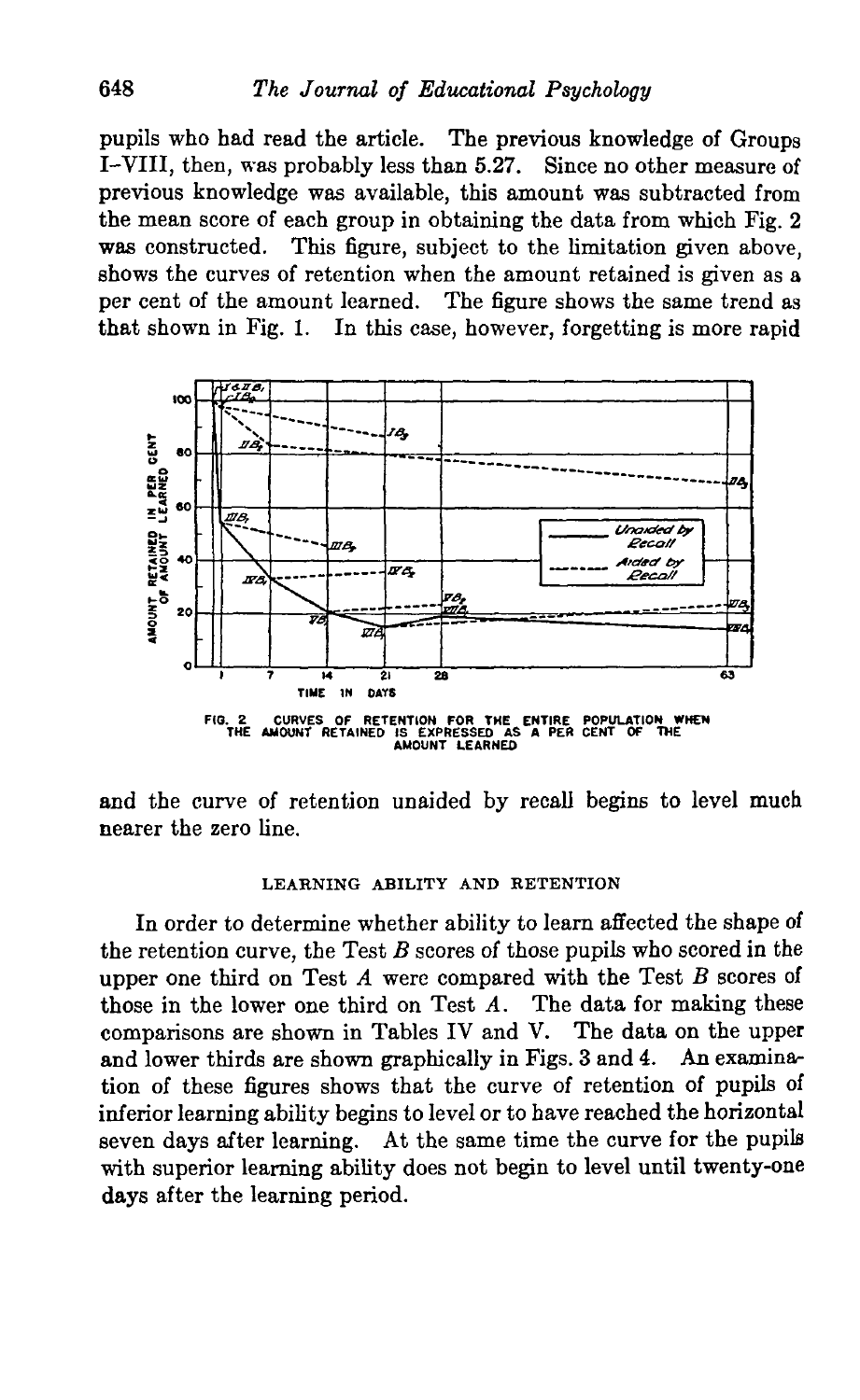*Studies in Retention* 649

| Group        | Division | N   | AM<br>test A | Test           | AM<br>test $B$ | SD of<br>$B$ scores |
|--------------|----------|-----|--------------|----------------|----------------|---------------------|
| 1            | Upper    | 95  | 19.62        | B <sub>1</sub> | 17.02          | 3.57                |
| Ĭ            | Upper    | 95  |              | $B_2$          | 16.76          | 3.36                |
| I            | Upper    | 88  |              | $B_{1}$        | 15.47          | 3.87                |
| I            | Lower    | 95  | 10.42        | $B_{1}$        | 9.67           | 3.40                |
| I            | Lower    | 95  |              | $B_{2}$        | 9.67           | 3.21                |
| I            | Lower    | 89  |              | $B_{1}$        | 9 19           | 3.36                |
| $\mathbf{I}$ | Upper    | 112 | 19.17        | B <sub>1</sub> | 17.18          | $2.70*$             |
| $\mathbf{I}$ | Upper    | 120 |              | $B_1$          | 16.10          | 3.64 <sub>1</sub>   |
| п            | Upper    | 111 |              | $B_{\bullet}$  | 14.57          | 3.42 <sub>1</sub>   |
| п            | Lower    | 112 | 10.92        | B <sub>1</sub> | 10.01          | 3.23                |
| $\mathbf{I}$ | Lower    | 120 |              | $B_1$          | 8.55           | 3.25                |
| 11           | Lower    | 111 |              | $B_{1}$        | 7.39           | 2.49                |
| III          | Upper    | 123 | 19.33        | B <sub>1</sub> | 12.58          | 4.02                |
| ш            | Lower    | 123 | 10.90        | $B_{1}$        | 7.09           | 2.52                |
| IV           | Upper    | 113 | 19.27        | $B_{1}$        | 10.39          | 3.36                |
| IV           | Lower    | 113 | 10.92        | $B_{1}$        | 5.48           | 2.43                |
| V            | Upper    | 124 | 19.54        | B <sub>1</sub> | 9.28           | 3.47                |
| V            | Lower    | 124 | 10.84        | $B_1$          | 5.22           | 2.30                |
| VI           | Upper    | 130 | 19.58        | $B_{1}$        | 8.46           | 3.21                |
| VI           | Lower    | 130 | 10.76        | $B_{1}$        | 6.33           | 2.03                |
| VII          | Upper    | 122 | 19.47        | B <sub>1</sub> | 8.50           | 3 11                |
| VII          | Lower    | 122 | 10.57        | B <sub>1</sub> | 5.57           | 2.13                |
| <b>VIII</b>  | Upper    | 117 | 19.43        | B <sub>1</sub> | 7.74           | 2.84                |
| VIII         | Lower    | 117 | 10.79        | $B_{1}$        | 5.16           | 1.95                |
|              |          |     |              |                |                |                     |

**TABLE IV.—TEST B RESULTS OF PUPILS WHO MADE SCORES IN THE UPPER AND LOWER THIRDS ON TEST** *A*

\* Unusually small because high scores were deleted in the equalization procedure.

t Not equalized.

TABLE V.—COMPARISON or TEST B RESULTS OF UPPER AND LOWER THIRDS **FOB** GROUPS DIFFERING BY ONLY ONE RECALL

| Group        | Division | Test           | AM    | SE,<br>AМ | Differ-<br>ence of<br>AM's | SE<br>differ-<br>ence | CR    |
|--------------|----------|----------------|-------|-----------|----------------------------|-----------------------|-------|
|              | Upper    | $B_2$          | 16.76 | .34       |                            |                       |       |
| ш            | Upper    | B <sub>1</sub> | 12.58 | . 36      | 4.18                       | .495                  | 8.44  |
|              | Lower    | $B_{2}$        | 9.67  | . 33      |                            |                       |       |
| ш            | Lower    | B <sub>1</sub> | 7.09  | .23       | 2.58                       | .402                  | 6.41  |
| $\mathbf{I}$ | Upper    | $B_{2}$        | 16.10 | . 33      |                            |                       |       |
| IV           | Upper    | B <sub>1</sub> | 10.39 | 31        | 5.71                       | . 463                 | 12.33 |
| п            | Lower    | В,             | 8.55  | .30       |                            |                       |       |
| IV           | Lower    | B <sub>1</sub> | 5.48  | .23       | 3.07                       | .378                  | 8.12  |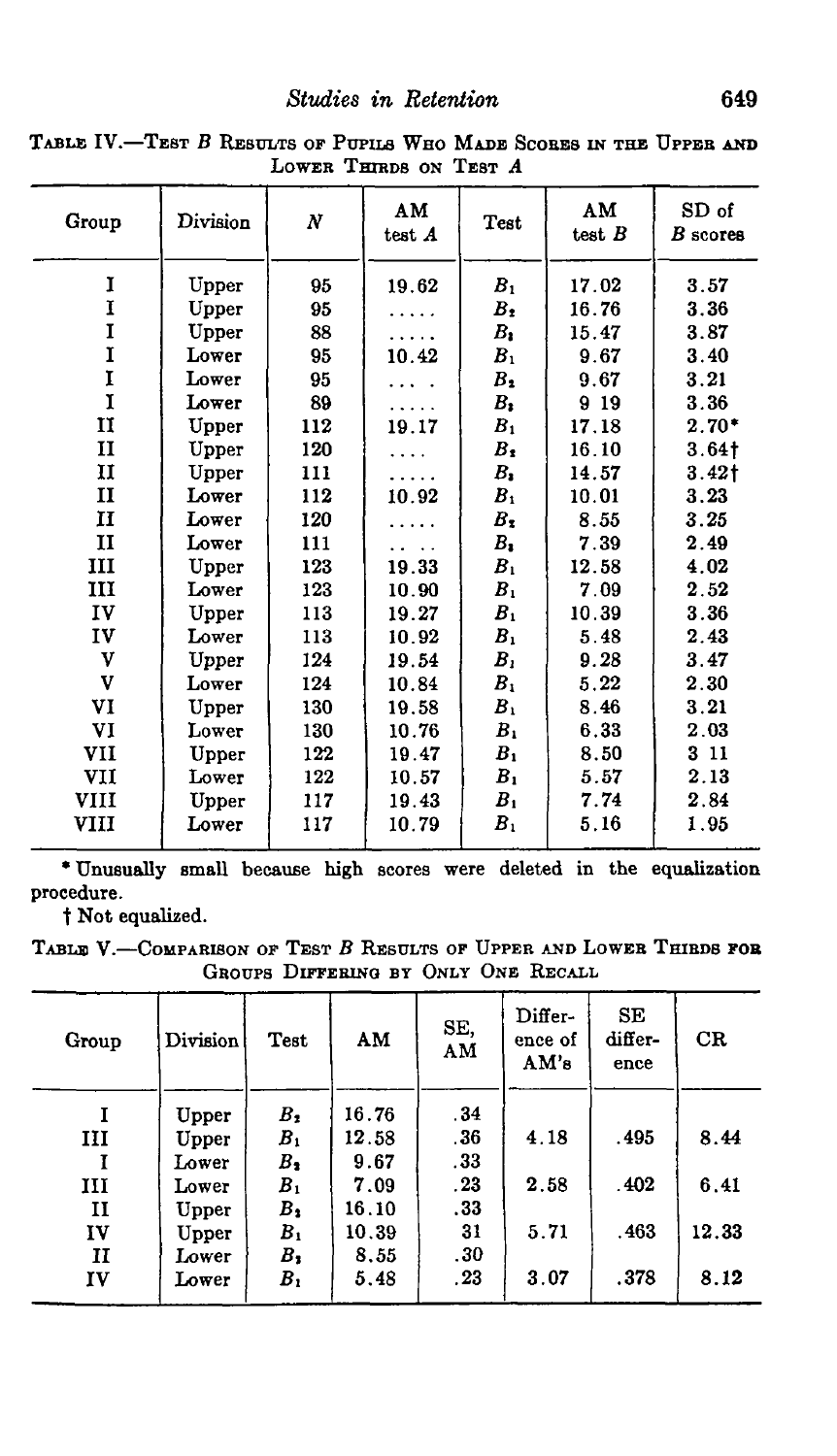Because of the fact that the data of Tables IV and V and Figs. 3 and 4 are based on scores neither corrected for guessing nor corrected for previous knowledge, the rate of forgetting shown is probably much less rapid than the true rate of forgetting. According to the data as presented the pupils in the upper one third forgot twenty-six per cent



of their original score in one day while the pupils in the lower one third forgot twenty-eight per cent. For one week, the figures were thirtynine per cent and forty-four per cent. When scores were corrected for guessing the upper one third forgot within one day thirty-three per cent while the lower one third forgot forty-nine per cent. It should be remembered that the upper and lower thirds referred to are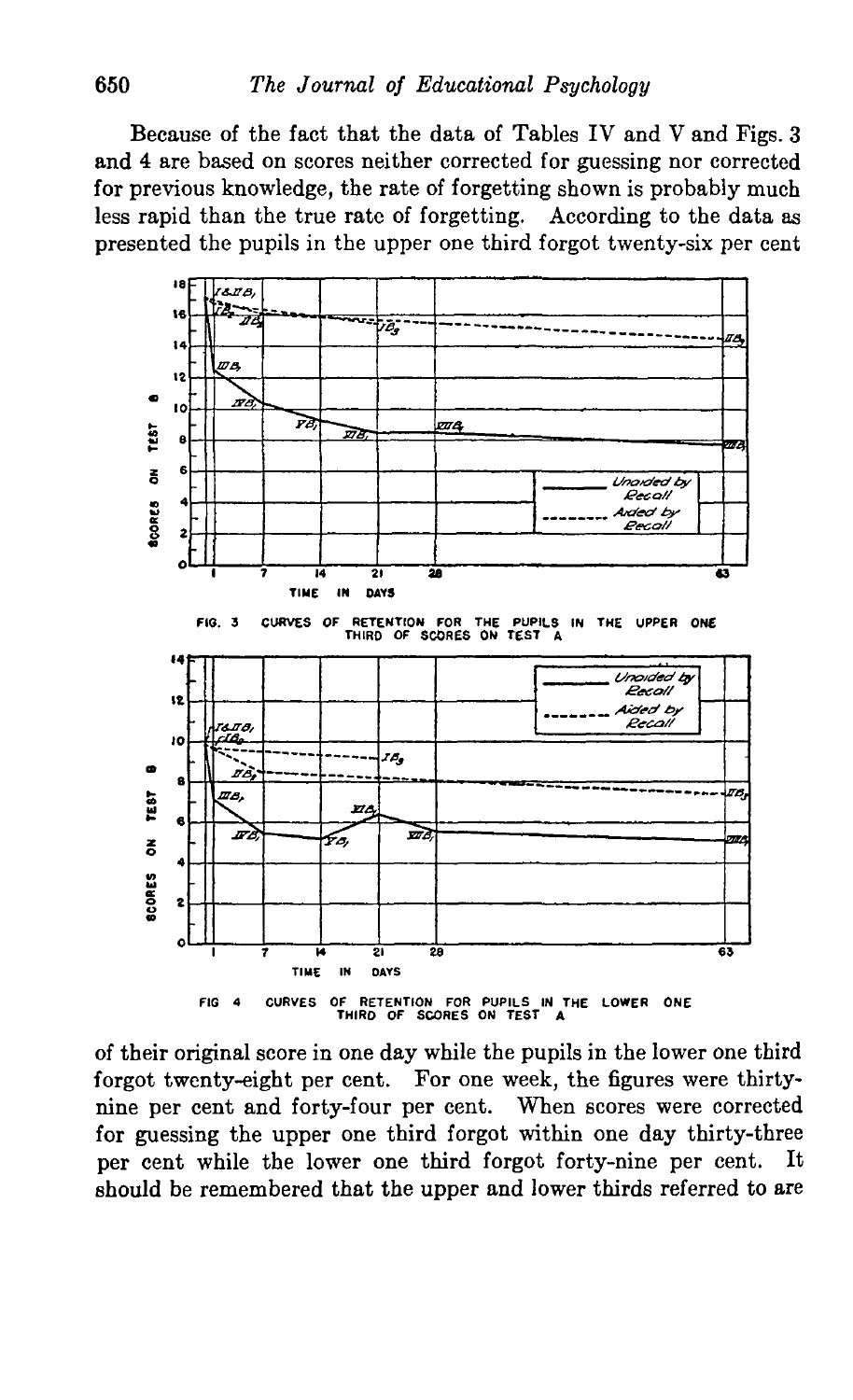based on the pupils' scores on Test *A.* The data show that the pupils in the lower third tend to have a more rapid initial rate of forgetting.

Additional data on the relationship between learning ability and retention were secured by correlating the immediate score of pupils on Test *A* with their delayed score on Test *B.* The score on Test *A* was considered a measure of the pupils' ability to learn, while the delayed score on Test *B* was considered as a measure of the pupils' ability to retain. The "r's " obtained in the above manner ranged from .60 for one day to .44 for sixty-three days. Since the correlation between the two tests on immediate recall was only .76, the "r's " given for the relationship between immediate and delayed recall, or between ability to



learn and retention, are probably very conservative. In connection with the relationship between immediate and delayed recall, the attention of the reader is called to the fact that in some previous studies this relationship was found by correlating the immediate and delayed scores on the same test. The results of such a procedure are almost certain to be spuriously high because of the effect of recall on retention. When this procedure was used in the present investigation, a correlation of .91 between the scores on immediate recall and recall after one day was obtained.

### **EFFECT OF ITEM DIFFICULTY ON THE FORM OF RETENTION CURVES**

From an item analysis of the papers of all pupils who took Test *B,* the data on forgetting of individual items shown in Table VI were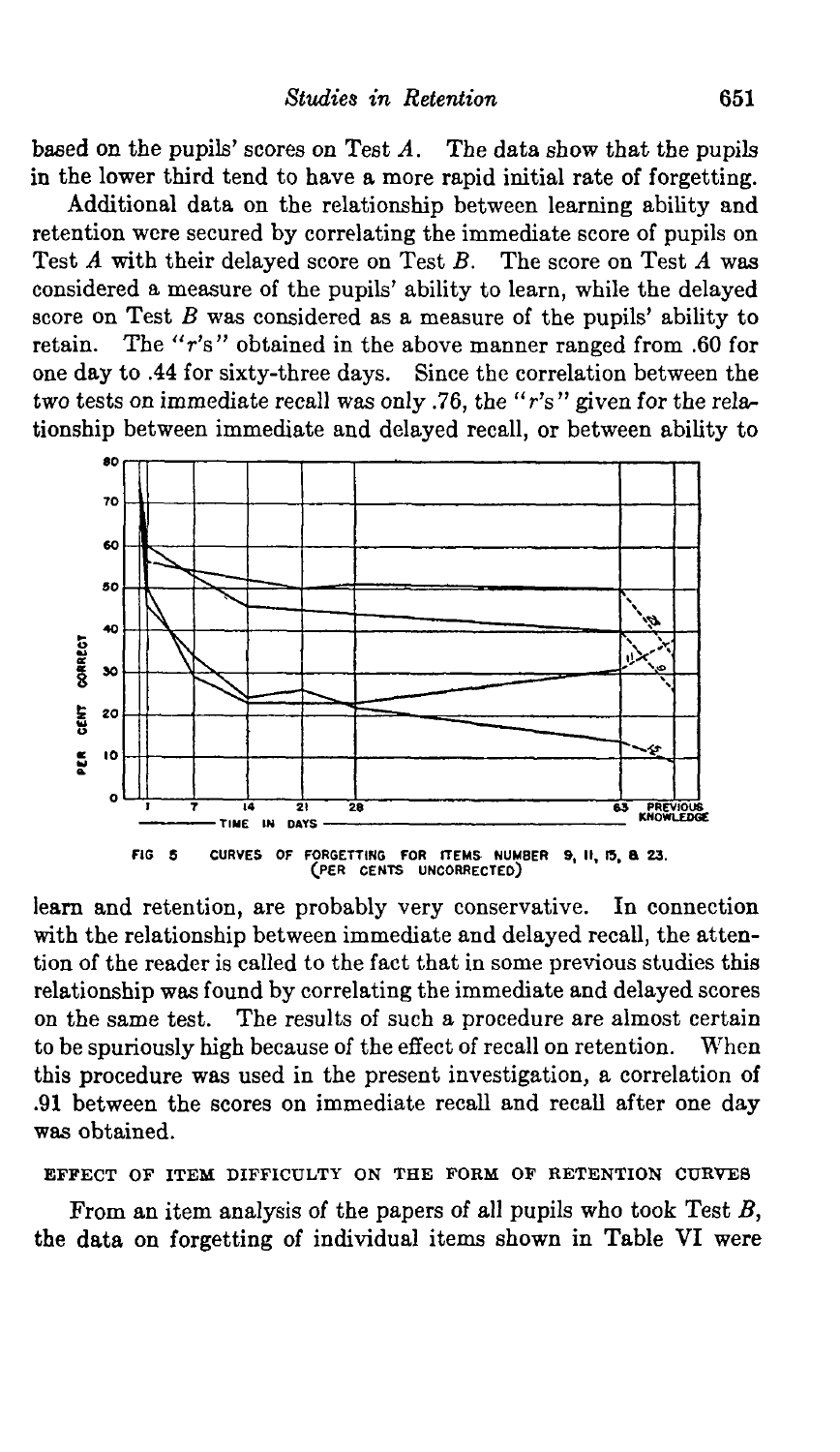obtained. The first seven columns represent the per cent of pupils tested at various times who answered each item correctly. The last column shows the per cent of the pupils tested for previous knowledge who answered the items correctly. An examination of the data in Table VI will show that there is little relationship between the rate of forgetting of items and the initial difficulty of the items. This fact is shown graphically in Fig. 5. The four items (9, 11, 15, and 23) for which curves of retention are shown were approximately of equal difficulty on the initial test. Two of the items (11 and 23) were also about equal on the previous knowledge score. In spite of these similarities, widely differing curves of retention were found. The one general characteristic of the data on each item is the fact that the rate

| Item<br>number          | I and<br>п | III | IV | V  | VI | VII | VIII | $\mathbf x$             |
|-------------------------|------------|-----|----|----|----|-----|------|-------------------------|
| 1                       | 40         | 28  | 21 | 19 | 17 | 20  | 14   | 10                      |
| $\overline{\mathbf{2}}$ | 61         | 30  | 20 | 15 | 16 | 16  | 15   | 14                      |
| 3                       | 81         | 62  | 52 | 45 | 43 | 43  | 50   | 60                      |
| $\overline{\mathbf{4}}$ | 80         | 56  | 38 | 36 | 31 | 33  | 28   | 18                      |
| 5                       | 55         | 42  | 40 | 37 | 39 | 41  | 46   | 56                      |
| 6                       | 76         | 57  | 57 | 55 | 59 | 61  | 61   | 66                      |
| 7                       | 43         | 40  | 33 | 29 | 25 | 24  | 25   | 17                      |
| 8                       | 32         | 24  | 18 | 19 | 22 | 18  | 19   | 9                       |
| 9                       | 75         | 60  | 53 | 46 | 45 | 44  | 40   | 26                      |
| 10                      | 55         | 28  | 21 | 20 | 14 | 18  | 13   | 11                      |
| 11                      | 72         | 50  | 29 | 23 | 23 | 23  | 31   | 38                      |
| 12                      | 29         | 22  | 19 | 16 | 15 | 14  | 10   | 6                       |
| 13                      | 67         | 30  | 24 | 19 | 20 | 25  | 26   | 19                      |
| 14                      | 77         | 64  | 57 | 44 | 46 | 41  | 33   | 20                      |
| 15                      | 73         | 46  | 34 | 24 | 26 | 22  | 14   | $\boldsymbol{9}$        |
| 16                      | 41         | 28  | 27 | 17 | 13 | 17  | 14   | 7                       |
| 17                      | 40         | 28  | 22 | 18 | 19 | 19  | 13   | 8                       |
| 18                      | 37         | 20  | 19 | 17 | 14 | 14  | 9    | $\overline{\mathbf{4}}$ |
| 19                      | 68         | 39  | 32 | 22 | 17 | 17  | 9    | $\overline{\mathbf{4}}$ |
| 20                      | 53         | 39  | 32 | 34 | 33 | 27  | 32   | 21                      |
| 21                      | 63         | 27  | 16 | 14 | 16 | 13  | 13   | 14                      |
| $22\,$                  | 24         | 17  | 14 | 19 | 16 | 13  | 17   | 9                       |
| 23                      | 73         | 56  | 54 | 52 | 50 | 51  | 50   | 34                      |
| 24                      | 35         | 31  | 27 | 27 | 26 | 29  | 28   | 22                      |
| 25                      | 31         | 21  | 21 | 19 | 17 | 21  | 20   | 10                      |
|                         |            |     |    |    |    |     |      |                         |

TABLE VI.—THB PER CENT OP CORRECT RESPONSES FOR EACH OF THE ITEMS ON TEST *B*

SE of the per cents varies from 2.1 to 2.7.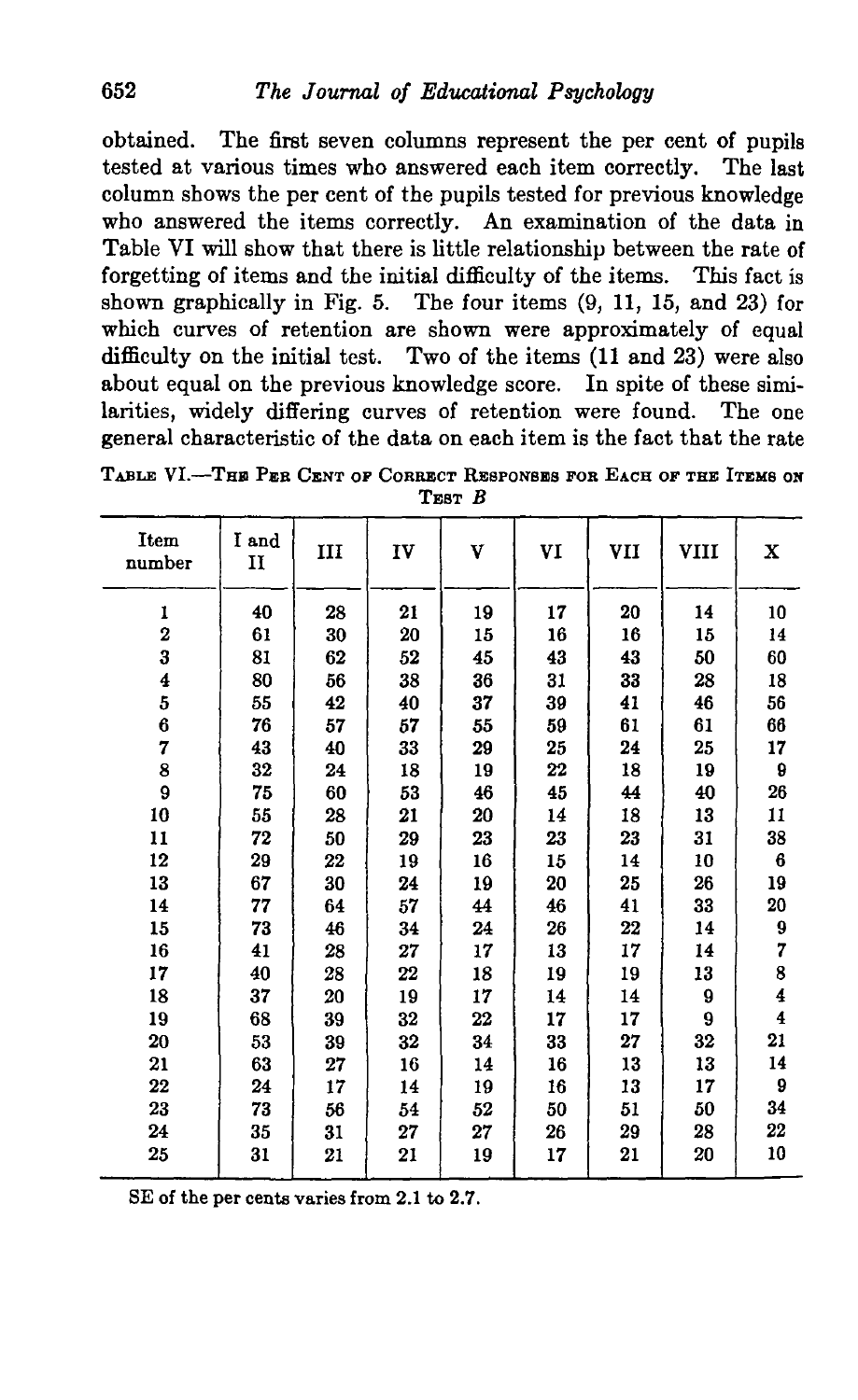of forgetting is more rapid during the first day than during any subsequent period.

The data for items 3, 5, 6, and 11 (Table VI) show that reading or study of material can be detrimental to success on a test over the content of that material. Children who had read the article made lower scores on some tests over these four items than those who had not read the articles. In the case of these four items, the difference ascribed to this interference was statistically significant.

The data on items 13, 24, and 25 seem to be evidence for reminiscence. However, none of the differences or gains ascribed to reminiscence are statistically significant.

When the amount of previous knowledge (last column in Table VI) is subtracted from the per cents given in the other columns of Table VI, a very different picture is presented. (See Table VII.) The difficulty

**TABLE VII.—ITEMS IN RANK ORDER OF PER CENT ANSWERED CORRECTLY AFTER** SUBTRACTION OF THE AMOUNT CREDITED TO PREVIOUS KNOWLEDGE

| Item number      | I and II     | III     | IV                      | V                | VI               | VII                     | VIII                                       |
|------------------|--------------|---------|-------------------------|------------------|------------------|-------------------------|--------------------------------------------|
| 15               | 64           | 35      | 25                      | 15               | 17               | 13                      | 5                                          |
| 19               | 64           | $35\,$  | 28                      | 18               | 13               | 13                      | 5                                          |
| 4                | 62           | 38      | 20                      | 18               | 13               | 15                      | 10                                         |
| 14               | 57           | 44      | 37                      | 24               | 26               | 21                      | 13                                         |
| $\pmb{9}$        | 49           | 34      | 27                      | 20               | 19               | 18                      | 14                                         |
| 13               | 48           | 11      | $\bf 5$                 | $\bf{0}$         | $\frac{1}{2}$    | $6\phantom{1}$          | 7                                          |
| 21               | 47           | 13      | $\overline{\mathbf{2}}$ | $\bf{0}$         |                  | 1                       | 1                                          |
| $\boldsymbol{2}$ | 47           | 16      | 6                       | $\mathbf{1}$     | $\bf{2}$         | $\overline{\mathbf{2}}$ | 1                                          |
| 10               | 44           | 17      | 10                      | 9                | 3                | 7                       | $\overline{\mathbf{2}}$                    |
| 23               | 39           | 22      | 20                      | 18               | 16               | 17                      | 16                                         |
| $\mathbf{11}$    | 34           | 12      | 9                       | $-15$            | 15               | 15                      | 7                                          |
| 16               | 34           | 21      | 20                      | 10               | $6\phantom{1}$   | 10                      | $7\,5\,5$                                  |
| 18               | 33           | 16      | 15                      | 13               | 10               | 10                      |                                            |
| 17               | 32           | 20      | 14                      | 10               | 11               | 11                      |                                            |
| 20               | 32           | 18      | 11                      | 13               | $12\phantom{.0}$ | $6\phantom{1}6$         | 11                                         |
| 1                | 30           | 18      | 11                      | $\boldsymbol{9}$ | 7                | 10                      | $\overline{\mathbf{4}}$                    |
| 7                | 26           | 23      | 16                      | 12               | 8                | 7                       | $\begin{array}{c} 8 \\ 10 \end{array}$     |
| 8                | 23           | 15      | $\boldsymbol{9}$        | 10               | 13               | 9                       |                                            |
| $12\phantom{.0}$ | 23           | 16      | 13                      | 10               | $\mathbf{9}$     | 8                       | $\overline{\mathbf{4}}$                    |
| $\bf{3}$         | 21           | $\bf 2$ | 8                       | $-15$            | 17               | $-17$                   | 10                                         |
| 25               | 21           | 11      | 11                      | 9                | 7                | 11                      | 10                                         |
| 22               | 13           | 8       | $\bf 5$                 | 10               | 7                | 4                       |                                            |
| 24               | 13           | 9       | 5                       | $\overline{5}$   | 4                | $\overline{7}$          | $\begin{array}{c} 8 \\ 6 \\ 5 \end{array}$ |
| 6                | 10           | 9       | ð                       | $-11$            | 7                | 5                       |                                            |
| $\overline{5}$   | $\mathbf{1}$ | $-14$   | $-16$                   | $-19$            | $-17$            | $-15$                   | $-10$                                      |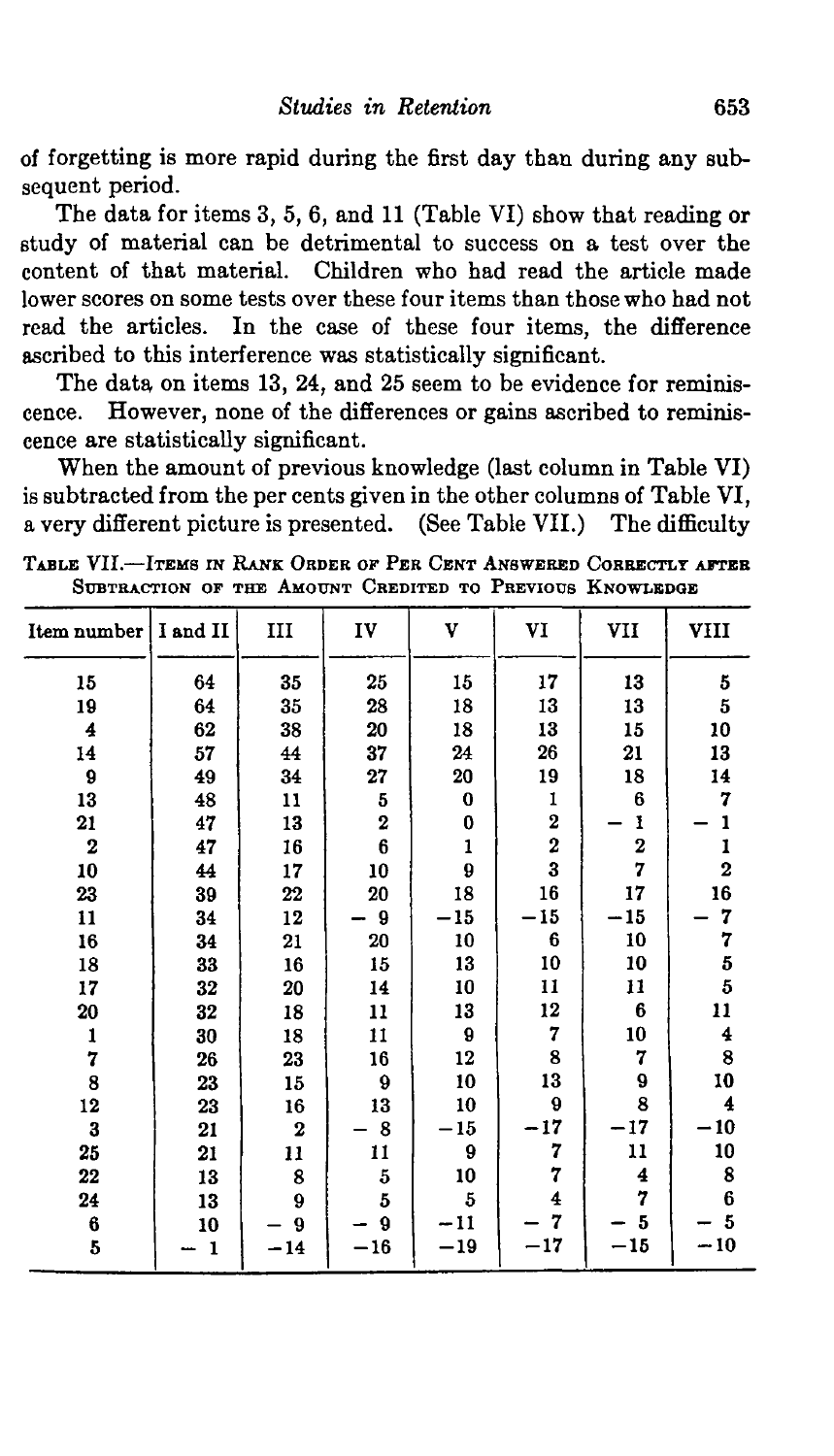rank of some items changes considerably. However, even after this change, no relationship between difficulty and rate of forgetting is evident.

| Item number | Group<br>II per<br>cent<br>correct<br>on $B_1$ | Group<br>II per<br>cent<br>correct<br>on $B_2$ | Group<br>VIII<br>per cent<br>correct | Differ-<br>ence<br>$B_1 - B_2$ | Per cent<br>for-<br>gotten | Differ-<br>ence<br>$B_1$ – VIII | Per cent<br>for-<br>gotten |
|-------------|------------------------------------------------|------------------------------------------------|--------------------------------------|--------------------------------|----------------------------|---------------------------------|----------------------------|
| 1           | 39                                             | 25                                             | 14                                   | 14                             | 36                         | 25                              | 64                         |
| $\mathbf 2$ | 61                                             | 40                                             | 15                                   | 21                             | 34                         | 46                              | 75                         |
| 3           | 81                                             | 63                                             | 50                                   | 18                             | $22\,$                     | 31                              | 38                         |
| 4           | 80                                             | 67                                             | 28                                   | 13                             | 16                         | 52                              | 65                         |
| 5           | 55                                             | 61                                             | 46                                   | 6                              | $-11$                      | 9                               | 16                         |
| 6           | 76                                             | 81                                             | 61                                   | $\overline{5}$                 | $\overline{7}$             | 15                              | 20                         |
| 7           | 42                                             | 33                                             | 25                                   | 9                              | 21                         | 17                              | 40                         |
| 8           | 31                                             | 17                                             | 19                                   | 14                             | 45                         | 12                              | 39                         |
| $\bf{9}$    | 74                                             | 65                                             | 40                                   | 9                              | 12                         | 34                              | 46                         |
| 10          | 51                                             | 37                                             | 13                                   | 14                             | 27                         | 38                              | 75                         |
| 11          | 72                                             | 41                                             | 31                                   | 31                             | 43                         | 41                              | 57                         |
| 12          | 28                                             | 21                                             | 10                                   | $\overline{7}$                 | 25                         | 18                              | 64                         |
| 13          | 63                                             | 43                                             | 26                                   | 20                             | 32                         | 37                              | 59                         |
| 14          | 76                                             | 65                                             | 33                                   | 11                             | 14                         | 43                              | 57                         |
| 15          | 72                                             | 55                                             | 14                                   | 17                             | 24                         | 58                              | 81                         |
| 16          | 41                                             | 33                                             | 14                                   | 8                              | 20                         | 27                              | 66                         |
| 17          | 40                                             | 35                                             | 13                                   | $\overline{\mathbf{5}}$        | 13                         | 27                              | 68                         |
| 18          | 37                                             | 37                                             | 9                                    | $\bf{0}$                       | $\bf{0}$                   | 28                              | 76                         |
| 19          | 68                                             | 52                                             | 9                                    | 16                             | 24                         | 58                              | 85                         |
| 20          | 54                                             | 36                                             | 32                                   | 18                             | 33                         | 22                              | 41                         |
| 21          | 59                                             | 37                                             | 13                                   | 22                             | 37                         | 46                              | 78                         |
| 22          | 26                                             | 22                                             | 17                                   | $\mathbf 2$                    | 8                          | 9                               | 35                         |
| 23          | 69                                             | 68                                             | 50                                   | $\mathbf{I}$                   | $\mathbf{1}$               | 19                              | 28                         |
| 24          | 35                                             | 37                                             | 28                                   | $\bf{2}$                       | 6                          | 7                               | 20                         |
| 25          | 31                                             | 26                                             | 20                                   | 5                              | 16                         | 11                              | 35                         |

TABLE VIII.—THE EFFECT OF RECALL ON RETENTION FOR INDIVIDUAL ITEMS

In order to determine what effect recall had on the retention of individual items, a comparison of the amount forgotten by Group II (with recall) and Group VIII (without recall) was made. In each case the time elapsed was sixty-three days. The data for making this comparison are given in Table VIII. The data show that recall was beneficial to retention for every item. When the pupils were divided into an upper and a lower group on the basis of their Test *A* scores and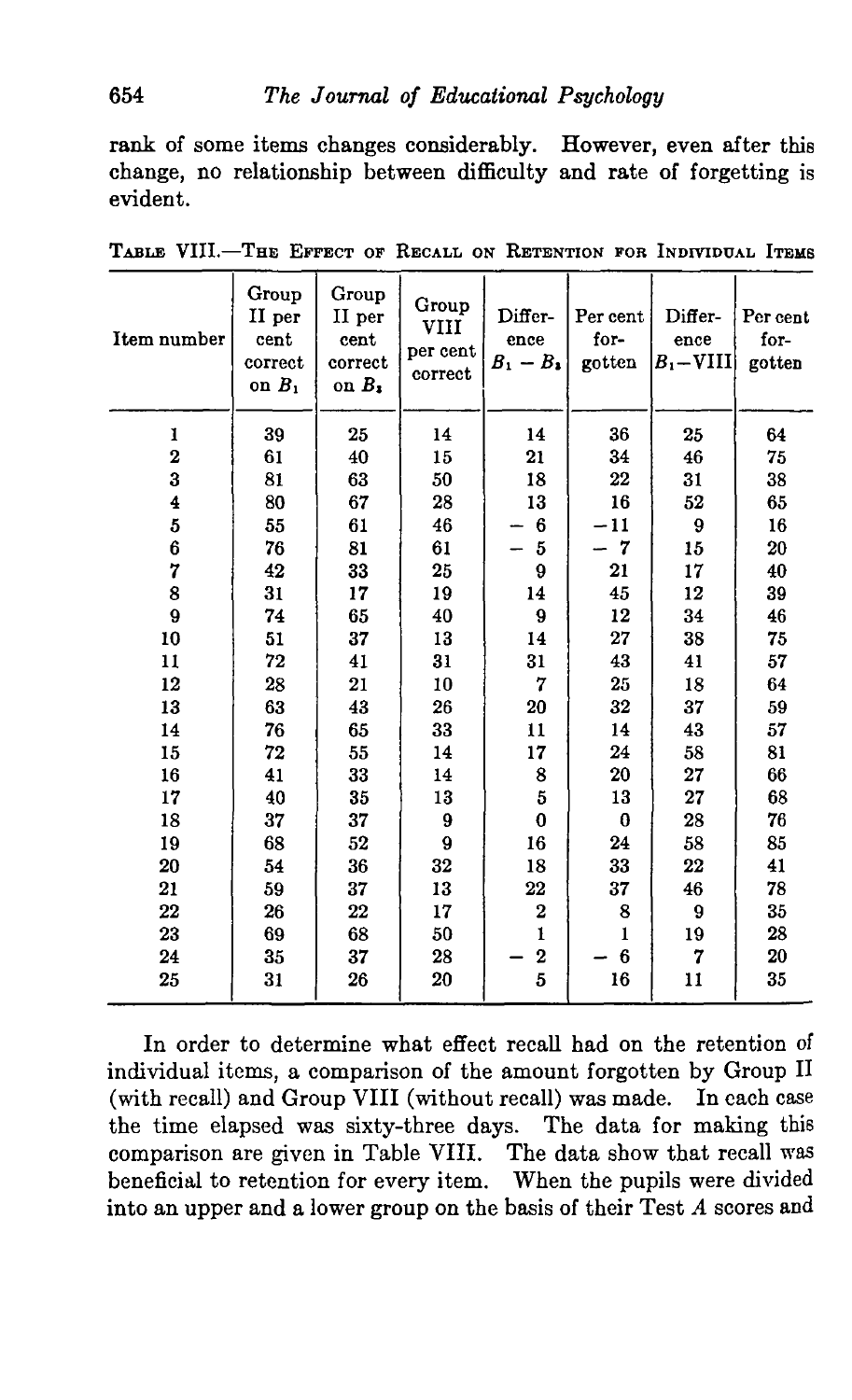data similar to that of Table VIII prepared, it was found that the superior pupils benefited more from recall.

The high scores made by the pupils of Groups I and II on the repeated tests might be attributed to the pupils' remembering how the test was marked the first time. If this assumption were valid, then, both correct and incorrect responses would be repeated with equal consistency. In order to test the assumption, one hundred of the Test  $B_1$  and Test  $B_2$  papers of Group II were analyzed to determine the consistency of responses. It was found that right answers were repeated seventy-nine per cent of the time; while wrong answers were repeated only fifty per cent. Since right answers were repeated more consistently than wrong answers, only a small portion of the unusually high scores on the second trial of the test can be ascribed to the pupils' remembering how the test was marked the first time. Chance alone would give twenty per cent repetition of responses. The fact that would give twenty per cent repetition of responses. wrong answers were repeated more often than chance would allow is not in conflict with the assumption that recall and not mere repetition is the factor that aids retention. In giving some wrong responses, the pupils were sometimes recalling information given in the article, for many of the false responses were taken from the content of the article. Thus, recall can also aid the retention of erroneous ideas.

*Limitations.*—The findings of this study are subject to a number of limitations. The most important of these are the following: (1) The method of measurement employed a type of cue not used in recalling information in everyday school or life situations. (2) The tests were repeated. (3) The learning was of little practical use to the children. (4) The children were given no opportunity to refer to the material after the initial learning period.  $(5)$  The pupils did not know whether their responses were correct or incorrect. (6) The effect of reacting to one item upon the response to other items is not known.

## EDUCATIONAL IMPLICATIONS

The findings of this study seem to warrant the following educational implications: (1) Immediate recall in the form of a test is an effective method of aiding the retention of learning and should, therefore, be employed more frequently in the elementary school. (2) Because recall can aid in fixing erroneous ideas, all tests or examinations should be returned to the pupil corrected, or the pupil should be given an opportunity to correct his own paper. (3) Achievement